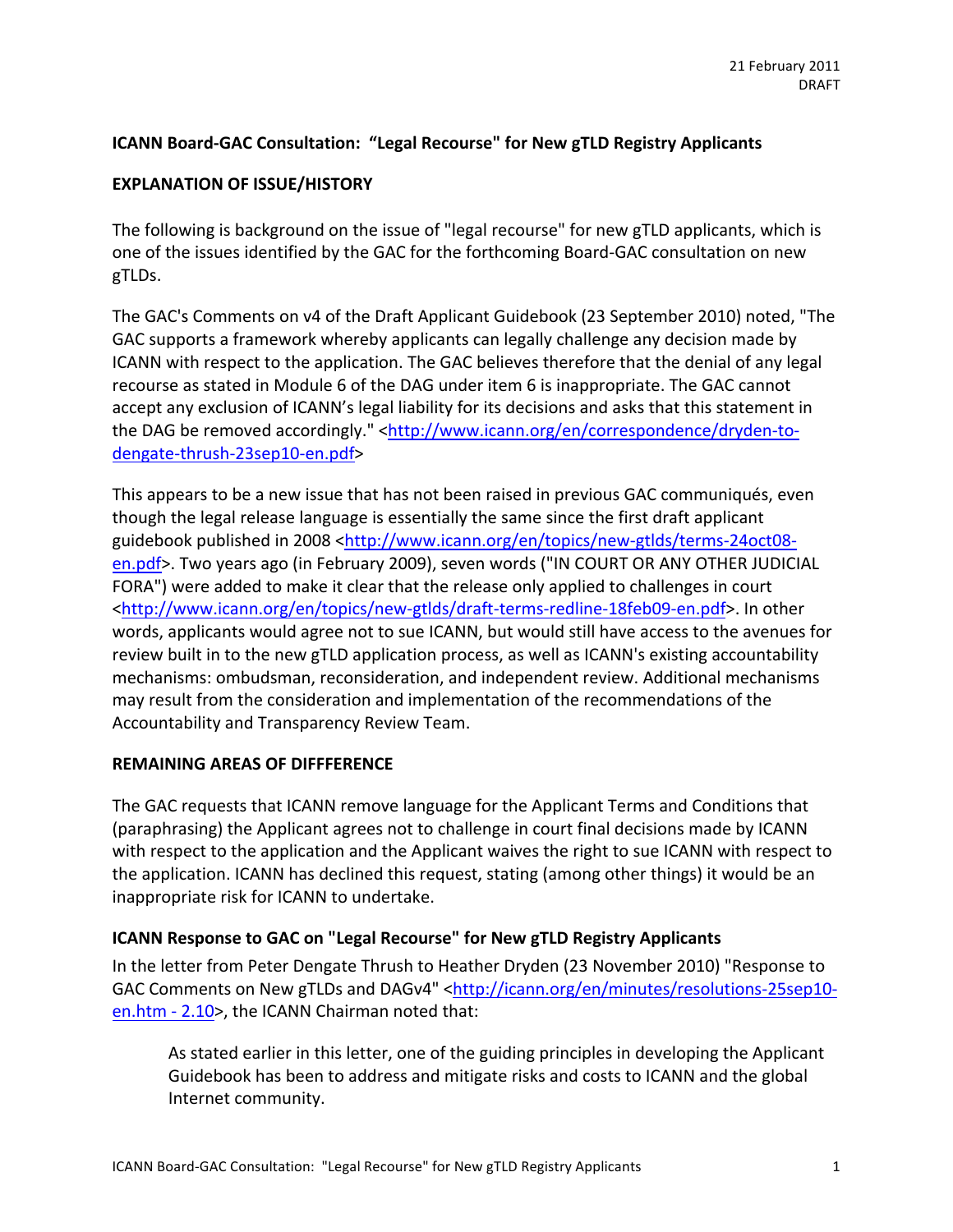ICANN reaffirms its commitment to be accountable to the community for operating in a manner that is consistent with ICANN's Bylaws, including ICANN's Core Values such as "making decisions by applying documented policies neutrally and objectively, with integrity and fairness." The Board does not believe however that ICANN should expose itself to costly lawsuits any more than is appropriate.

The new gTLD process has been carefully designed over several years with multiple opportunities for public comment in order to develop a well-documented process that can be operated neutrally and objectively to the maximum extent feasible, and with integrity and fairness. Also, all of ICANN's standard accountability and review mechanisms will be available to all participants and affected parties in the new gTLD process, including ICANN's reconsideration process, independent review, and the ICANN Ombudsman.#

Based on the above, in Trondheim, the Board resolved that, "The Board approves the inclusion of a broad waiver and limitation of liability in the application terms and conditions."

ICANN is a non-profit public benefit corporation and lacks the resources to defend against potentially numerous lawsuits in jurisdictions all over the world initiated by applicants that might want to challenge the results of the community-designed new gTLD application process. ICANN anticipates that, absent the broad waiver and limitation of liability in the application terms and conditions, rejected or unsuccessful applicants could initiate frivolous and costly legal actions in an attempt to challenge legitimate ICANN decisions, and possibly delay further the successful rollout of the new gTLD program. Accordingly, ICANN has carefully considered how to protect the new gTLD program from such challenges. The release from such potential claims was deemed appropriate in light of these considerations.

ICANN has surveyed multiple jurisdictions including outside the U.S., and is not aware of any law prohibiting the inclusion of such a waiver in a contract. Further, such a waiver is consistent with competition laws since it does not have the effect of excluding competition; the release simply limits the recourses available to one of the contracting parties. As noted above however, all internal ICANN accountability and review processes will remain available to applicants. ICANN will review whether further changes to the wording of the terms and conditions are necessary to clarify that internal review mechanisms will be available to applicants.

Under its Bylaws, ICANN's actions are subject to numerous transparency, accountability and review safeguards, and are guided by core values including "making decisions by applying documented policies neutrally and objectively, with integrity and fairness", but it would not be feasible for ICANN to subject itself to unlimited exposure to legal actions from potential unsuccessful applicants.

#### **RELEVANT GUIDEBOOK SECTIONS**

The following is the wording of the legal release provision in the most recent several drafts: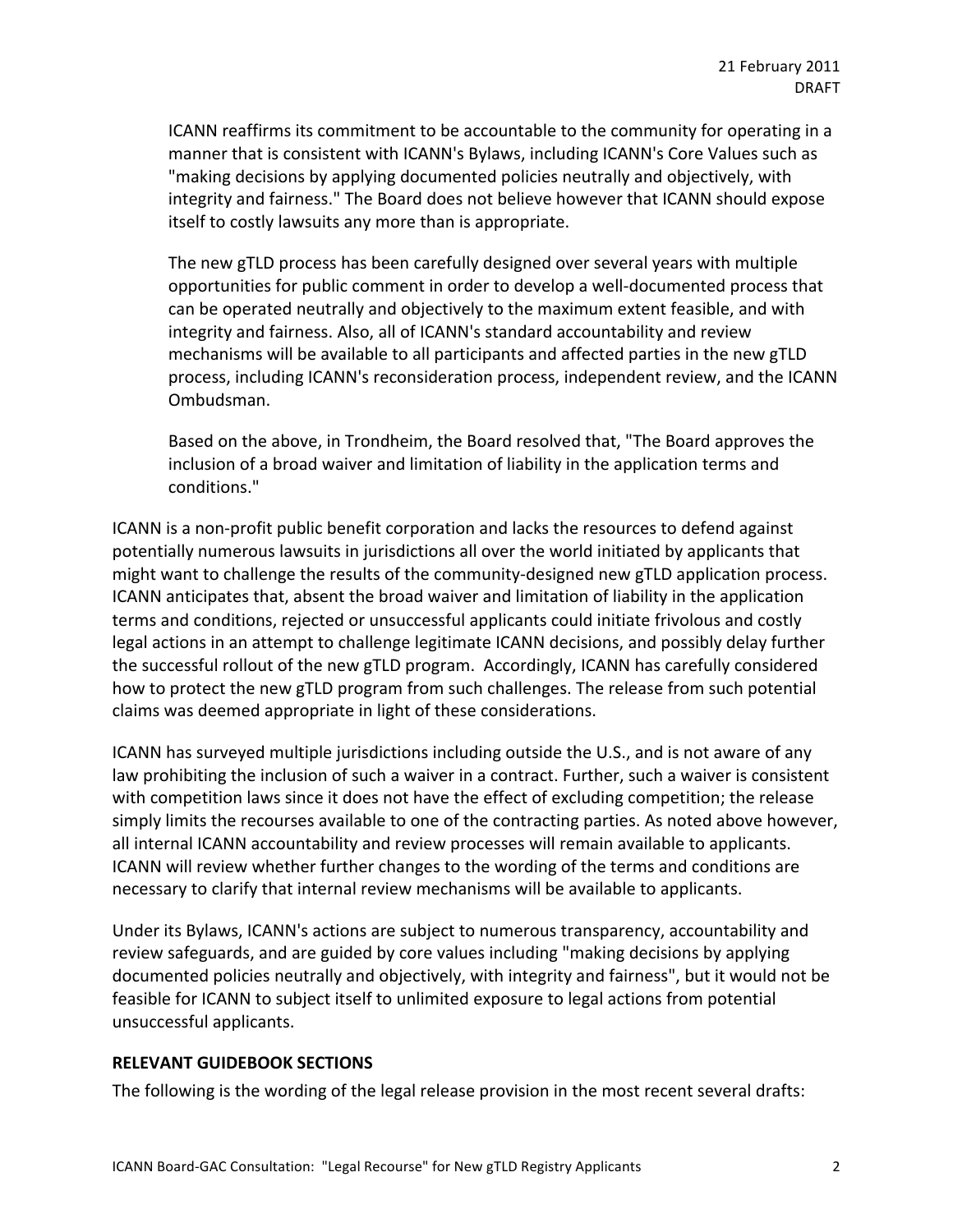"Applicant hereby releases ICANN and the ICANN Affiliated Parties from any and all claims by applicant that arise out of, are based upon, or are in any way related to, any action, or failure to act, by ICANN or any ICANN Affiliated Party in connection with ICANN's review of this application, investigation or verification, any characterization or description of applicant or the information in this application, or the decision by ICANN to recommend, or not to recommend, the approval of applicant's gTLD application. APPLICANT AGREES NOT TO CHALLENGE, IN COURT OR IN ANY OTHER JUDICIAL FORA, ANY FINAL DECISION MADE BY ICANN WITH RESPECT TO THE APPLICATION, AND IRREVOCABLY WAIVES ANY RIGHT TO SUE OR PROCEED IN COURT OR ANY OTHER JUDICIAL FORA ON THE BASIS OF ANY OTHER LEGAL CLAIM AGAINST ICANN AND ICANN AFFILIATED PARTIES WITH RESPECT TO THE APPLICATION. APPLICANT ACKNOWLEDGES AND ACCEPTS THAT APPLICANT'S NONENTITLEMENT TO PURSUE ANY RIGHTS, REMEDIES, OR LEGAL CLAIMS AGAINST ICANN OR THE ICANN AFFILIATED PARTIES IN COURT OR ANY OTHER JUDICIAL FORA WITH RESPECT TO THE APPLICATION SHALL MEAN THAT APPLICANT WILL FOREGO ANY RECOVERY OF ANY APPLICATION FEES, MONIES INVESTED IN BUSINESS INFRASTRUCTURE OR OTHER STARTUP COSTS AND ANY AND ALL PROFITS THAT APPLICANT MAY EXPECT TO REALIZE FROM THE OPERATION OF A REGISTRY FOR THE TLD."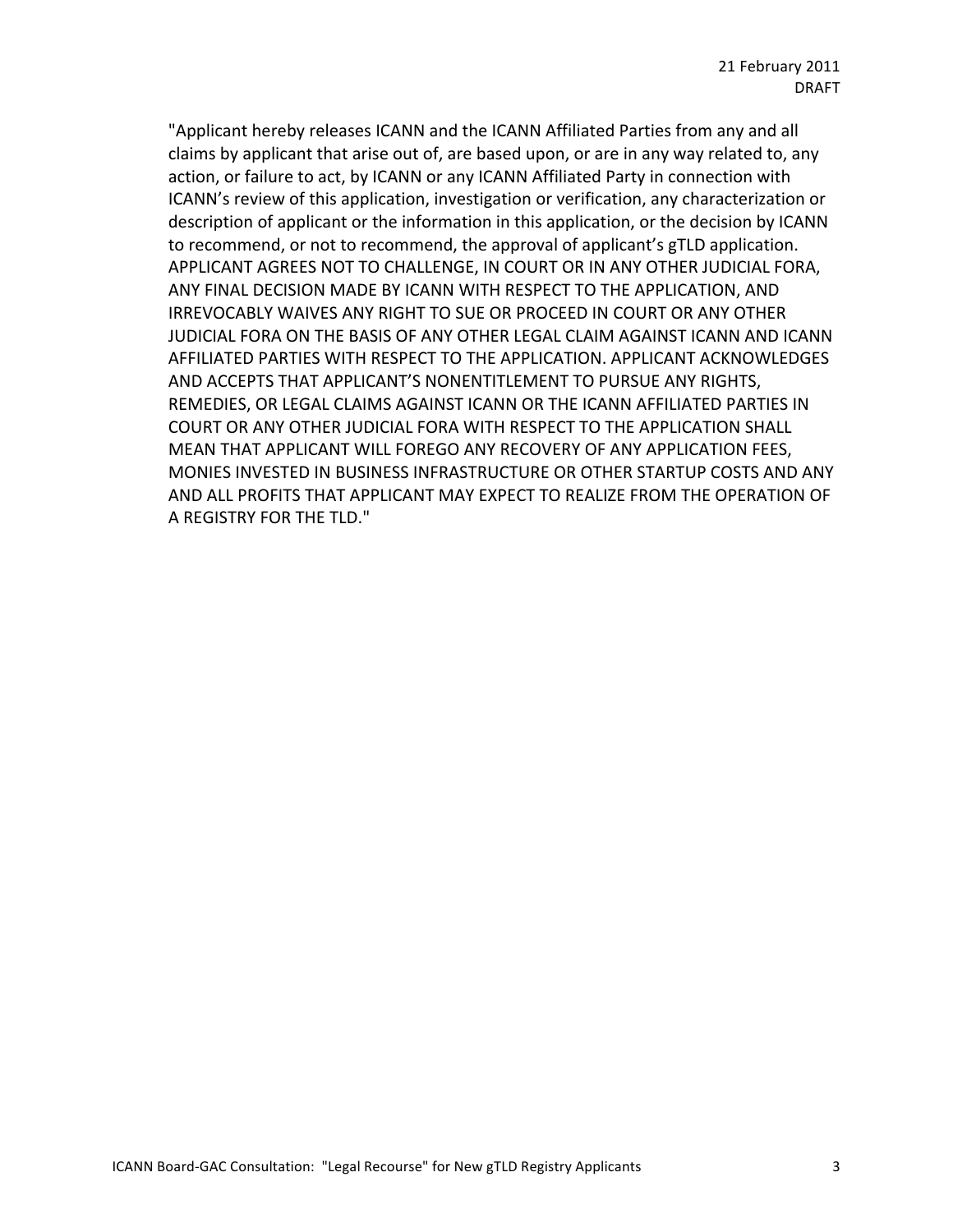# REFERENCE DOCUMENTS: LEGAL RECOURSE FOR APPLICANTS

 $-$  **CHRONOLOGICAL LISTING OF GAC ADVICE AND COMMENTS ON NEW | GTLDS AND RESPONSES PROVIDED BY ICANN AND KEY DOCUMENTS PUBLISHED ON THE TOPICS**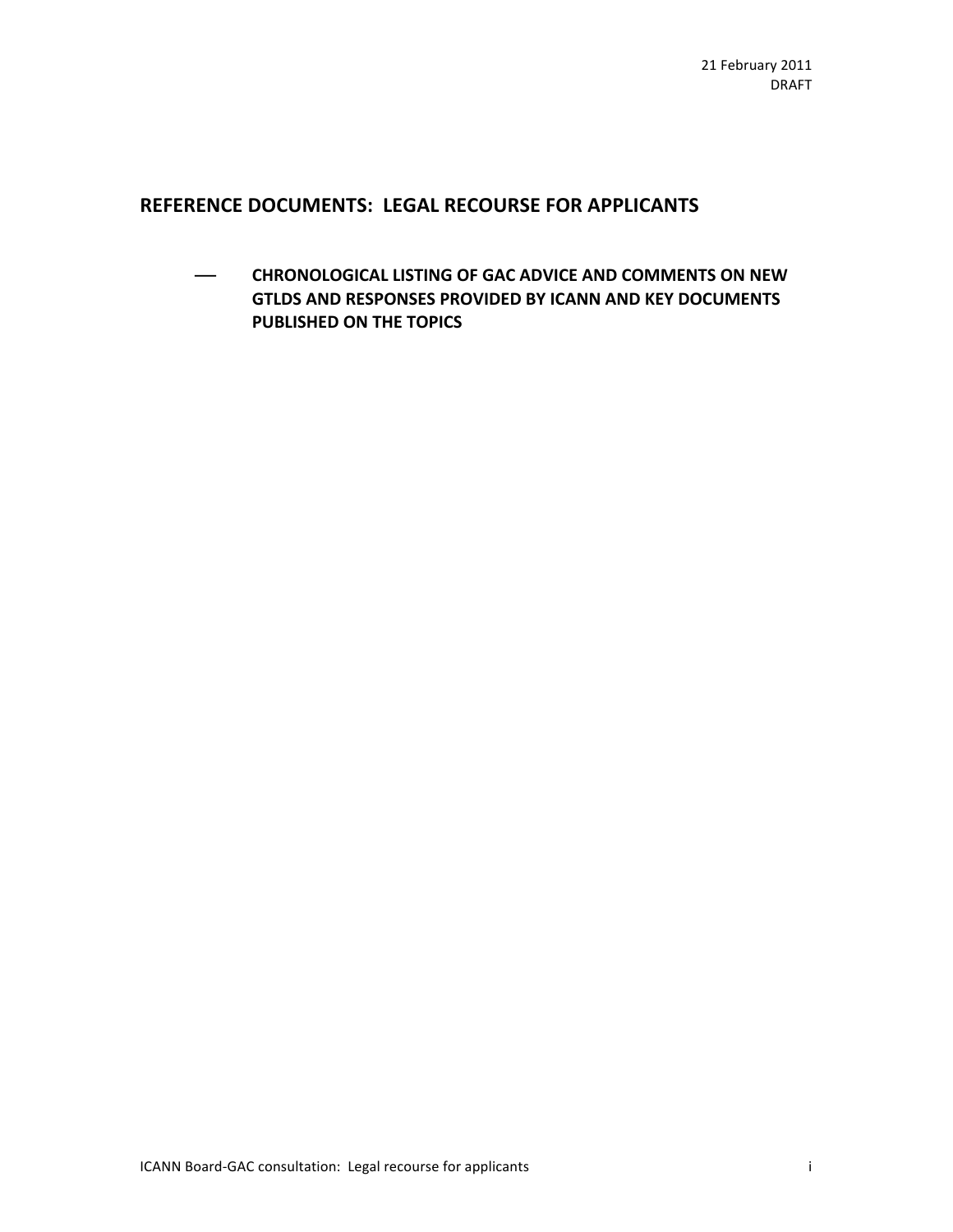### **LEGAL RECOURSE FOR APPLICANTS**

| <b>GAC Advice and Comments</b>                                                       | <b>ICANN responses and key documents</b>                                           |
|--------------------------------------------------------------------------------------|------------------------------------------------------------------------------------|
| 10 March 2009: Comments on V1 of Applicant Guidebook                                 | 24 October 2008: Applicant Guidebook Version 1                                     |
|                                                                                      | http://www.icann.org/en/topics/new-gtlds/draft-rfp-24oct08-en.pdf                  |
|                                                                                      |                                                                                    |
|                                                                                      | 18 February 2009, version 1 Public Comments Analysis Report                        |
|                                                                                      | http://www.icann.org/en/topics/new-gtlds/agv1-analysis-public-comments-            |
|                                                                                      | 18feb09-en.pdf                                                                     |
|                                                                                      |                                                                                    |
|                                                                                      | 18 February 2009: Applicant Guidebook Version 2                                    |
|                                                                                      | http://www.icann.org/en/topics/new-gtlds/draft-rfp-clean-18feb09-en.pdf            |
|                                                                                      |                                                                                    |
|                                                                                      | 31 May 2009, Summary and analysis of public comments on version 2                  |
|                                                                                      | http://www.icann.org/en/topics/new-gtlds/agv2-analysis-public-comments-            |
|                                                                                      | 31may09-en.pdf                                                                     |
|                                                                                      |                                                                                    |
|                                                                                      | 28 May 2010: Applicant Guidebook Version 4                                         |
|                                                                                      | http://www.icann.org/en/topics/new-gtlds/draft-rfp-clean-28may10-en.pdf            |
|                                                                                      | 12 November 2010: Summary and analysis of comments version 4                       |
|                                                                                      | http://www.icann.org/en/topics/new-gtlds/summary-analysis-agv4-12nov10-en.pdf      |
| 23 September 2010: Comments on V4 of Applicant Guidebook                             | 23 November 2010: Reply from ICANN Chairman                                        |
| The GAC supports a framework whereby applicants can legally challenge any            | http://www.icann.org/en/correspondence/dengate-thrush-to-dryden-23nov10-           |
| decision made by ICANN with respect to the application. The GAC believes therefore   | en.pdf                                                                             |
| that the denial of any legal recourse as stated in Module 6 of the DAG under item 6  |                                                                                    |
| is inappropriate. The GAC cannot accept any exclusion of ICANN's legal liability for | As stated earlier in this letter, one of the guiding principles in developing the  |
| its decisions and asks that this statement in the DAG be removed accordingly.        | Applicant Guidebook has been to address and mitigate risks and costs to ICANN and  |
|                                                                                      | the global Internet community.                                                     |
|                                                                                      | ICANN reaffirms its commitment to be accountable to the community for operating    |
|                                                                                      | in a manner that is consistent with ICANN's Bylaws, including ICANN's Core Values  |
|                                                                                      | such as "making decisions by applying documented policies neutrally and            |
|                                                                                      | objectively, with integrity and fairness." The Board does not believe however that |
|                                                                                      | ICANN should expose itself to costly lawsuits any more than is appropriate.        |
|                                                                                      |                                                                                    |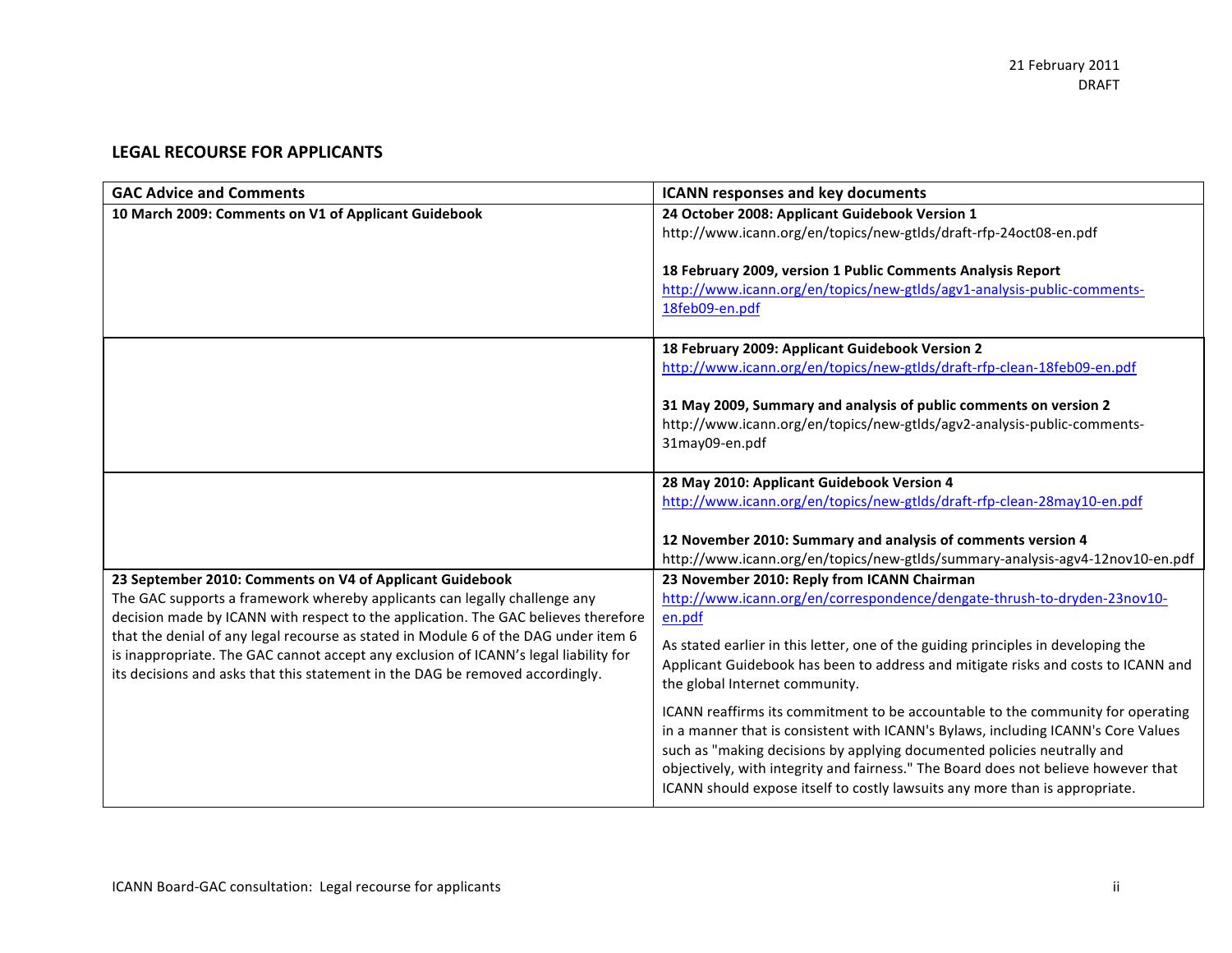| The new gTLD process has been carefully designed over several years with multiple<br>opportunities for public comment in order to develop a well-documented process<br>that can be operated neutrally and objectively to the maximum extent feasible, and<br>with integrity and fairness. Also, all of ICANN's standard accountability and review<br>mechanisms will be available to all participants and affected parties in the new gTLD<br>process, including ICANN's reconsideration process, independent review, and the<br><b>ICANN Ombudsman.</b><br>Based on the above, in Trondheim, the Board resolved that, "The Board approves |
|--------------------------------------------------------------------------------------------------------------------------------------------------------------------------------------------------------------------------------------------------------------------------------------------------------------------------------------------------------------------------------------------------------------------------------------------------------------------------------------------------------------------------------------------------------------------------------------------------------------------------------------------|
| the inclusion of a broad waiver and limitation of liability in the application terms<br>and conditions.                                                                                                                                                                                                                                                                                                                                                                                                                                                                                                                                    |
| 25 September 2010: Board meeting in Trondheim                                                                                                                                                                                                                                                                                                                                                                                                                                                                                                                                                                                              |
| http://www.icann.org/en/minutes/resolutions-25sep10-en.htm                                                                                                                                                                                                                                                                                                                                                                                                                                                                                                                                                                                 |
| <b>Board Briefing Materials:</b>                                                                                                                                                                                                                                                                                                                                                                                                                                                                                                                                                                                                           |
| One [PDF, 3.23 MB]                                                                                                                                                                                                                                                                                                                                                                                                                                                                                                                                                                                                                         |
| Two [PDF, 2.03 MB]                                                                                                                                                                                                                                                                                                                                                                                                                                                                                                                                                                                                                         |
| Three [PDF, 816 KB]                                                                                                                                                                                                                                                                                                                                                                                                                                                                                                                                                                                                                        |
| Four [PDF, 240 KB]                                                                                                                                                                                                                                                                                                                                                                                                                                                                                                                                                                                                                         |
| <b>Five [PDF, 546 KB]</b>                                                                                                                                                                                                                                                                                                                                                                                                                                                                                                                                                                                                                  |
| " Whereas, on 23 September 2010, the Governmental Advisory Committee (GAC)                                                                                                                                                                                                                                                                                                                                                                                                                                                                                                                                                                 |
| provided comments on version 4 of the draft Applicant Guidebook.                                                                                                                                                                                                                                                                                                                                                                                                                                                                                                                                                                           |
| Resolved (2010.09.25. __ ), staff is directed to determine if the directions indicated                                                                                                                                                                                                                                                                                                                                                                                                                                                                                                                                                     |
| by the Board below are consistent with GAC comments, and recommend any                                                                                                                                                                                                                                                                                                                                                                                                                                                                                                                                                                     |
| appropriate further action in light of the GAC's comments."                                                                                                                                                                                                                                                                                                                                                                                                                                                                                                                                                                                |
| <b>Role of the Board</b>                                                                                                                                                                                                                                                                                                                                                                                                                                                                                                                                                                                                                   |
| The Board intends to approve a standard process for staff to proceed to contract                                                                                                                                                                                                                                                                                                                                                                                                                                                                                                                                                           |
| execution and delegation on applications for new gTLDs where certain parameters                                                                                                                                                                                                                                                                                                                                                                                                                                                                                                                                                            |
| are met.                                                                                                                                                                                                                                                                                                                                                                                                                                                                                                                                                                                                                                   |
| Examples of such parameters might include: (1) the application criteria were met,                                                                                                                                                                                                                                                                                                                                                                                                                                                                                                                                                          |
| (2) no material exceptions to the form agreement terms, and (3) an independent                                                                                                                                                                                                                                                                                                                                                                                                                                                                                                                                                             |
| confirmation that the process was followed.                                                                                                                                                                                                                                                                                                                                                                                                                                                                                                                                                                                                |
| The Board reserves the right under exceptional circumstances to individually                                                                                                                                                                                                                                                                                                                                                                                                                                                                                                                                                               |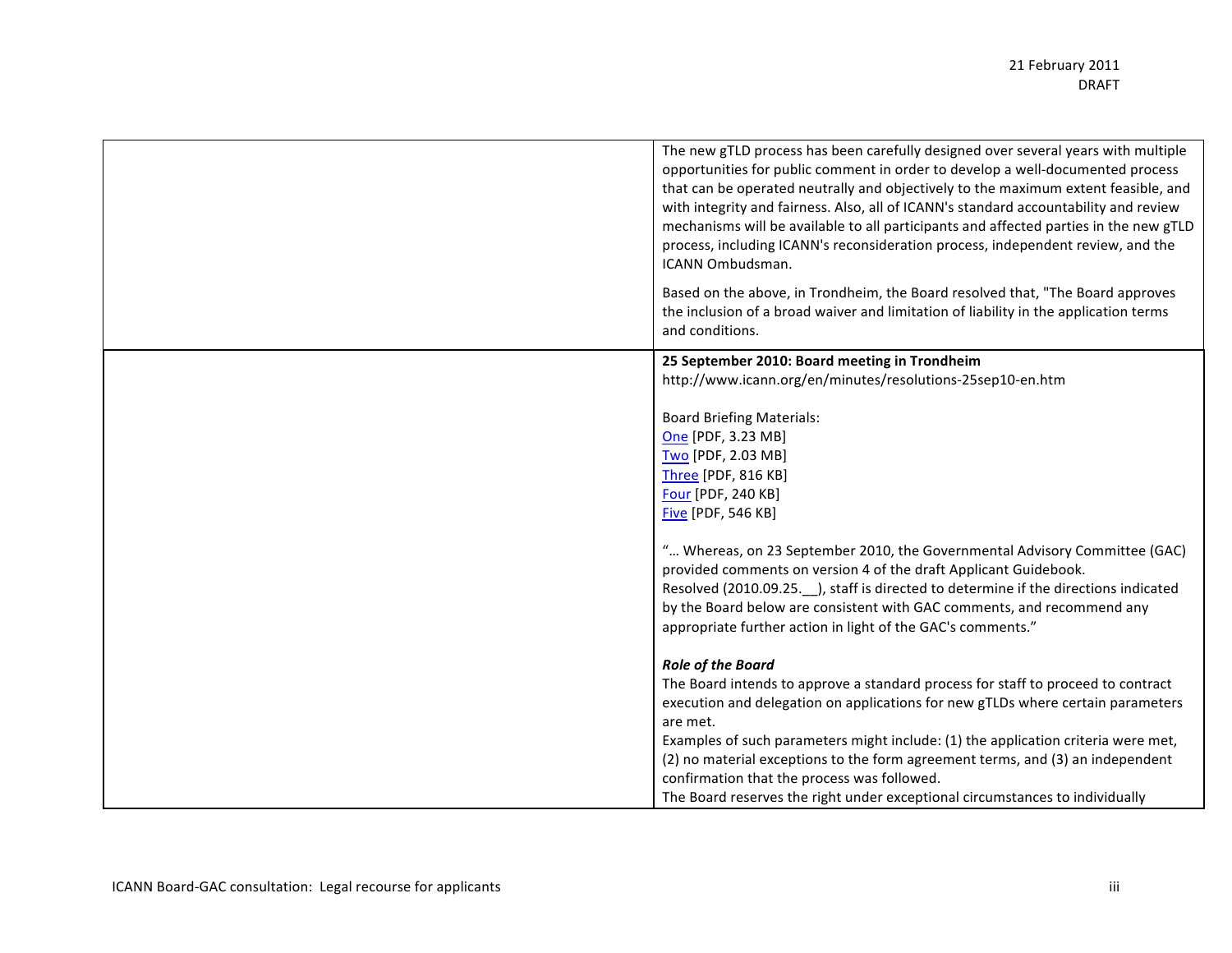|                                                                                                                                                                                                                                                                                   | consider an application for a new gTLD to determine whether approval would be in<br>the best interest of the Internet community, for example, as a result of the use of an<br>ICANN accountability mechanism. The Board approves the inclusion of a broad<br>waiver and limitation of liability in the application terms and conditions.<br>12 November 2010: Proposed Final Applicant Guidebook<br>http://www.icann.org/en/topics/new-gtlds/draft-rfp-clean-12nov10-en.pdf                                                                                                                                                                                                                                                                                                                                                                                                                                                                                                                                                                                                                                                                                                                                                                                                                                                                                                                                                                                                                                                   |
|-----------------------------------------------------------------------------------------------------------------------------------------------------------------------------------------------------------------------------------------------------------------------------------|-------------------------------------------------------------------------------------------------------------------------------------------------------------------------------------------------------------------------------------------------------------------------------------------------------------------------------------------------------------------------------------------------------------------------------------------------------------------------------------------------------------------------------------------------------------------------------------------------------------------------------------------------------------------------------------------------------------------------------------------------------------------------------------------------------------------------------------------------------------------------------------------------------------------------------------------------------------------------------------------------------------------------------------------------------------------------------------------------------------------------------------------------------------------------------------------------------------------------------------------------------------------------------------------------------------------------------------------------------------------------------------------------------------------------------------------------------------------------------------------------------------------------------|
| 9 December 2010: Communiqué Cartagena<br>That the GAC will provide the Board at the earliest opportunity with a list or<br>"scorecard" of the issues which the GAC feels are still outstanding and require<br>additional discussion between the Board and the GAC. These include: | 10 December 2010, Board meeting<br>New gTLD Remaining Issues<br>http://www.icann.org/en/minutes/resolutions-10dec10-en.htm#2                                                                                                                                                                                                                                                                                                                                                                                                                                                                                                                                                                                                                                                                                                                                                                                                                                                                                                                                                                                                                                                                                                                                                                                                                                                                                                                                                                                                  |
| Legal recourse for applicants;                                                                                                                                                                                                                                                    | Resolved (2010.12.10.21), the Board:<br>1. Appreciates the GAC's acceptance of the Board's invitation for an inter-<br>sessional meeting to address the GAC's outstanding concerns with the new<br>gTLD process. The Board anticipates this meeting occurring in February<br>2011, and looks forward to planning for this meeting in consultation and<br>cooperation with the GAC, and to hearing the GAC's specific views on each<br>remaining issue.<br>Directs staff to make revisions to the guidebook as appropriate based on<br>2.<br>the comments received during the public comment period on the Proposed<br>Final Applicant Guidebook and comments on the New gTLD Economic<br>Study Phase II Report.<br>Invites the Recommendation 6 Community Working Group to provide final<br>3.<br>written proposals on the issues identified above by 7 January 2011, and<br>directs staff to provide briefing materials to enable the Board to make a<br>decision in relation to the working group's recommendations.<br>Notes the continuing work being done by the Joint Applicant Support<br>4.<br>Working Group, and reiterates the Board's 28 October 2010 resolutions of<br>thanks and encouragement.<br>Directs staff to synthesize the results of these consultations and<br>5.<br>comments, and to prepare revisions to the guidebook to enable the Board<br>to make a decision on the launch of the new gTLD program as soon as<br>possible.<br>6. Commits to provide a thorough and reasoned explanation of ICANN |